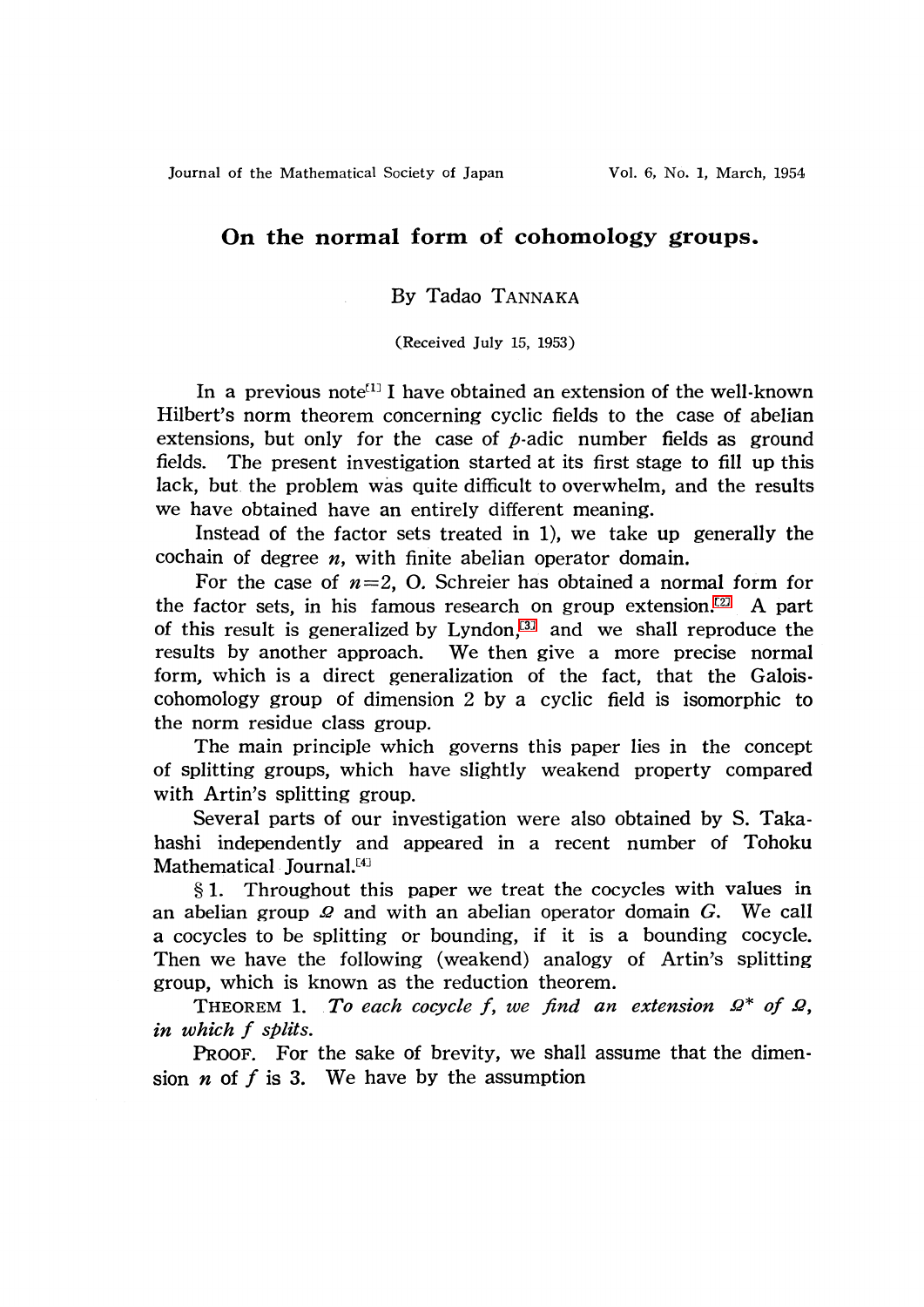On the normal form of cohomology groups 17

(1) 
$$
\frac{f(\beta,\gamma,\delta)f(\alpha,\beta\gamma,\delta)f(\alpha,\beta,\gamma)^{\delta}}{f(\alpha\beta,\gamma,\delta)f(\alpha,\beta,\gamma\delta)} = 1.
$$

or

(2) 
$$
f(\alpha, \beta, \gamma)^{\delta} = \left\{ \frac{f(\beta, \gamma, \delta) f(\alpha, \beta \gamma, \delta)}{f(\alpha \beta, \gamma, \delta) f^{\gamma}(\alpha, \beta, \delta)} \right\}^{-1}
$$

if we put

(3) 
$$
f^{\gamma}(\alpha,\beta,\delta)=f(\alpha,\beta,\gamma\delta).
$$

Now we observe the group  $\mathcal{Q}^{*}$  of 1-cochain, that is, the group whose elements are functions with parameter  $\delta$  in  $G$  and values in  $\mathcal{Q}$ . We identify the element  $c$  in  $\mathcal Q$  to the function  $c^{\delta}$  in  $\mathcal Q^{*}$ . We also make  $G$  to an operator domain by the convention

$$
(4) \t\t\t g^{\gamma}(\delta)=g(\gamma\delta) \t\t (\gamma\in G).
$$

By these conventions, the equation (2) becomes the following equality, which asserts that  $f$  splits in  $\mathcal{Q}^{*}$ , as was required:

(5) 
$$
f(\alpha, \beta, \gamma) = \frac{c(\beta, \gamma) c(\alpha, \beta \gamma)}{c(\alpha \beta, \gamma) c(\alpha, \beta)^{\gamma}} = (\delta c) (\alpha, \beta, \gamma)
$$

$$
\begin{pmatrix} c(\alpha, \beta) = f(\alpha, \beta, \delta)^{-1} \in \mathcal{Q}^{*} \\ \delta : \text{ coboundary operator} \end{pmatrix}.
$$

\S 2. Now, as well known, one can find in every cohomology class a cocycle which takes the value 1 whenever at least one variable reduces to 1. We shall call every cocycle or cochain with this property normalized. Furthermore we shall call a cocycle  $f$  weakly normal, if it satisfies the following relation

(6) 
$$
f(\alpha_1\beta_1, \alpha_2\beta_2, \cdots, \alpha_n\beta_n) = f(\alpha_1, \alpha_2, \cdots, \alpha_n)^{\beta_1 \beta_2 \beta_3 \cdots \beta_n} \cdot f(\beta_1, \alpha_2, \alpha_3, \cdots, \alpha_n)^{\beta_2 \beta_3 \cdots \beta_n} \cdot f(\beta_1, \beta_2, \alpha_3, \cdots, \alpha_n)^{\beta_3 \cdots \beta_n}
$$

$$
\cdot f(\beta_1,\beta_2,\beta_3,\cdots,\beta_n)
$$

for  $\alpha_{i} \in A$ ,  $\beta_{i} \in B$ .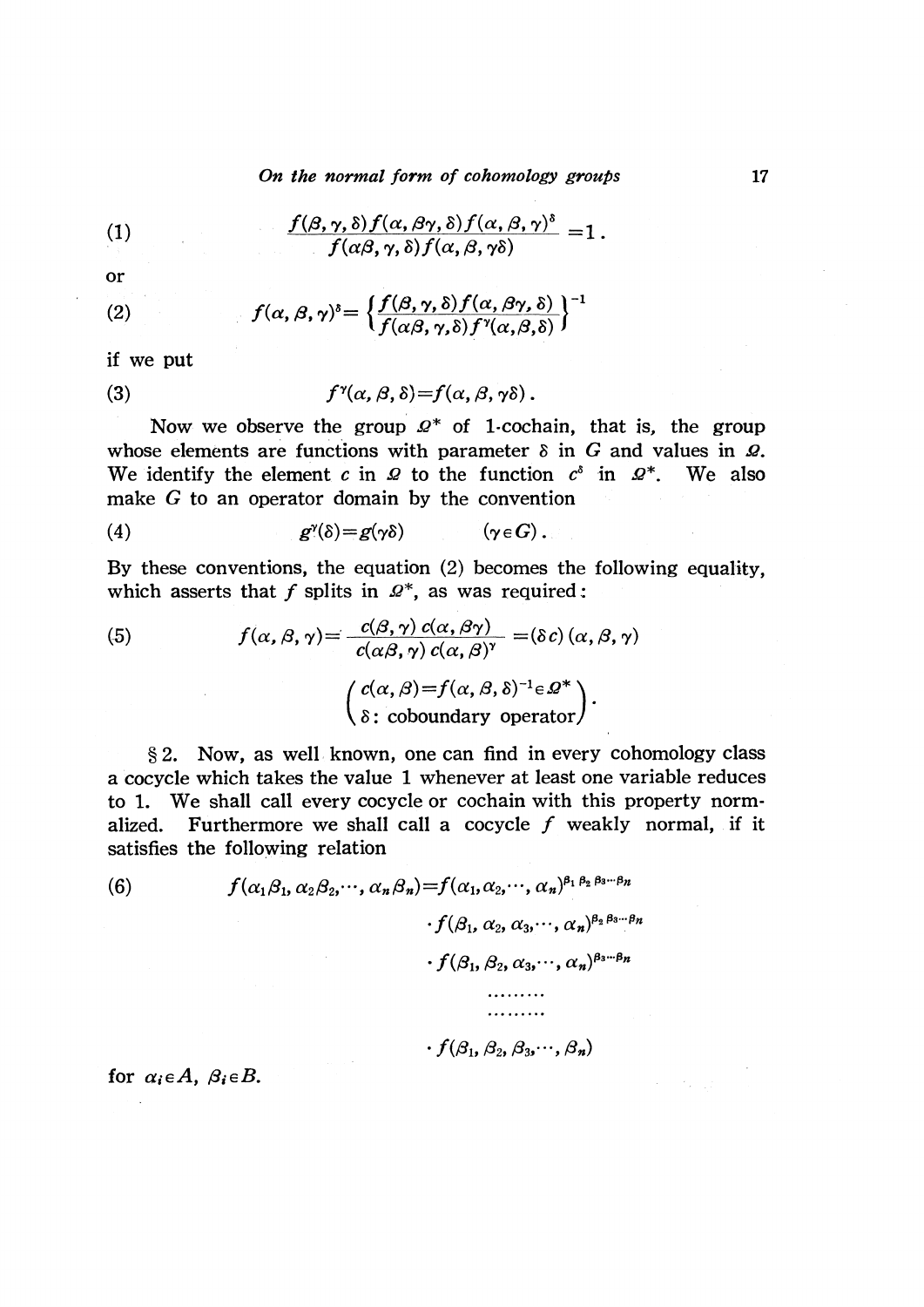We now proceed to the second step and prove the

THEOREM 2. If  $G = A \times B$ , then there exists a normalized, weakly normal cocycle  $f$  in every cohomology class.

PROOF. The theorem is obvious if  $n=0$ . We shall prove the theorem, by mathematical induction on  $n$ , and suppose we have already completed the proof for smaller values of  $n$ . By theorem 1 the given cocycle f splits in some extension  $\mathcal{Q}^{*}$  of  $\mathcal{Q}$ :

$$
(7) \t\t f=\delta c.
$$

It follows then c is a  $(n-1)$ -cocycle with values on  $\mathcal{Q}^{*}/\mathcal{Q}$ , for  $\delta c=f\equiv 1\pmod{ \Omega}.$  By the assumption of induction we have an  $(n-1)$ . cochain  $c'(\gamma_1,\cdots, \gamma_{n-1})$  such that

(8)  

$$
\begin{cases}\nc'(\gamma_1, \cdots, \gamma_{n-1}) \equiv c(\gamma_1, \cdots, \gamma_{n-1}) (\delta c) (\gamma_1, \cdots, \gamma_{n-1}) \\
(\text{mod. } \Omega), \\
c'(\alpha_1 \beta_1, \cdots, \alpha_{n-1} \beta_{n-1}) \equiv c'(\alpha_1, \alpha_2, \cdots, \alpha_{n-1})^{\beta_1 \cdots \beta_{n-1}} \\
c'(\beta_1, \alpha_2, \cdots, \alpha_{n-1})^{\beta_2 \cdots \beta_{n-1}} \\
\cdots \cdots \cdots (\text{mod. } \Omega),\n\end{cases}
$$

SO that

$$
c'(\gamma_1, \dots, \gamma_{n-1}) = c(\gamma_1, \dots, \gamma_{n-1}) (\delta \bar{c}) (\gamma_1, \dots, \gamma_{n-1})
$$
  

$$
b(\gamma_1, \dots, \gamma_{n-1})
$$
  

$$
(b(\gamma_1, \dots, \gamma_{n-1}) \in \mathcal{Q})
$$
.

Now the *n*-cocycle  $f^{\prime}=\delta c^{\prime}$  satisfies the relation

(9) 
$$
f' = \delta c_i = \delta c \cdot \delta \delta \bar{c} \cdot \delta b = \delta c \cdot \delta b = f \cdot \delta b \sim f(\text{in } \Omega).
$$

On the other hand if we put

$$
c''(\alpha_1\beta_1,\cdots,\alpha_{n-1}\beta_{n-1})=c'(\alpha_1,\alpha_2,\cdots,\alpha_{n-1})^{\beta_1\cdots\beta_{n-1}}
$$

$$
c'(\beta_1,\alpha_2,\cdots,\alpha_{n-1})^{\beta_2\cdots\beta_{n-1}}
$$

$$
\cdots
$$

$$
c'(\beta_1,\beta_2,\cdots,\beta_{n-1}),
$$

we have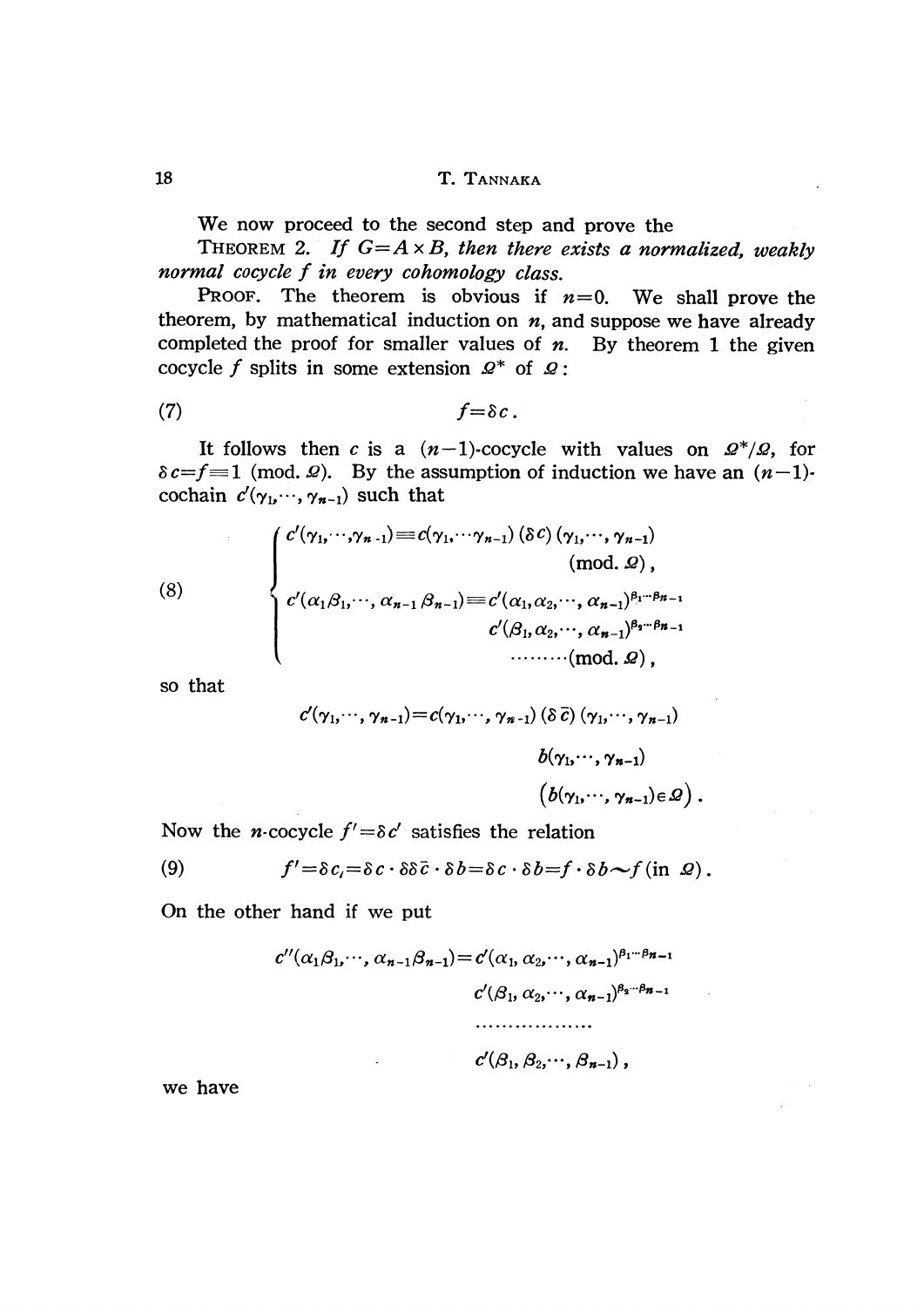On the normal form of cohomology groups 19

$$
c''(\alpha_1, \alpha_2, \cdots, \alpha_{n-1}) = c'(\alpha_1, \alpha_2, \cdots, \alpha_{n-1}),
$$
  

$$
c''(\beta_1, \alpha_2, \cdots, \alpha_{n-1}) = c'(\beta_1, \alpha_2, \cdots, \alpha_{n-1}),
$$
  
...

so that

(10) 
$$
c''(\alpha_1\beta_1, \alpha_2\beta_2, \cdots, \alpha_{n-1}\beta_{n-1}) = c''(\alpha_1, \alpha_2, \cdots, \alpha_{n-1})^{\beta_1 \beta_2 \cdots \beta_{n-1}}
$$

$$
c''(\beta_1, \alpha_2, \cdots, \alpha_{n-1})^{\beta_2 \cdots \beta_{n-1}}
$$

$$
\cdots \cdots \cdots \cdots \cdots
$$

and moreover by (8)

$$
c''(\gamma_1, \gamma_2, \cdots, \gamma_{n-1}) \equiv c'(\gamma_1, \gamma_2, \cdots, \gamma_{n-1}) \quad (\text{mod. } \Omega),
$$

and hence

$$
f'' = \delta c'' \sim f' = \delta c' \qquad (\text{in } \mathcal{Q}).
$$

By our assumption of the induction,  $c^{\prime}(\gamma_{1},\cdots,\gamma_{n})$  mod.  $\Omega$  may be supposed to be normalized, so that, as is easily seen from the construc. tion of  $f^{\prime\prime}$ ,  $f^{\prime\prime}$  may be taken as normalized, and as  $f^{\prime\prime}$  is weakly normal, as will be shown in the next  $\S$ , this proves our assertion.

 $\S 3.$  In the preceding paragraph we have proved except the point of which we shall complete the proof in this paragraph, that every cohomology class contains a normalized weakly normal cocycle. More precisely we can suppose

$$
(11) \t f = \delta c,
$$

where  $c$  is a normalized weakly normal cochain, that is

(12) 
$$
c(\alpha_1\beta_1,\alpha_2\beta_2,\cdots,\alpha_{n-1}\beta_{n-1})=c(\alpha_1,\alpha_2,\cdots,\alpha_{n-1})^{\beta_1\beta_2\cdots\beta_{n-1}}
$$

$$
c(\beta_1,\alpha_2,\cdots,\alpha_{n-1})^{\beta_2\cdots\beta_{n-1}}
$$

We have left thereby the following result unproved. THEOREM 3. If we put

$$
f(\gamma_1,\gamma_2,\cdots,\gamma_n)\!=\!(\delta c)(\gamma_1,\gamma_2,\cdots,\gamma_n)\,,
$$

where  $c$  is a normalized cochain satisfying the relation given in  $(12)$ , then  $f$  is normalized weakly normal.

. . . . . . . . . . . . . . .

 $\mathcal{A}_1$  , and  $\mathcal{A}_2$  , and

 $\sim$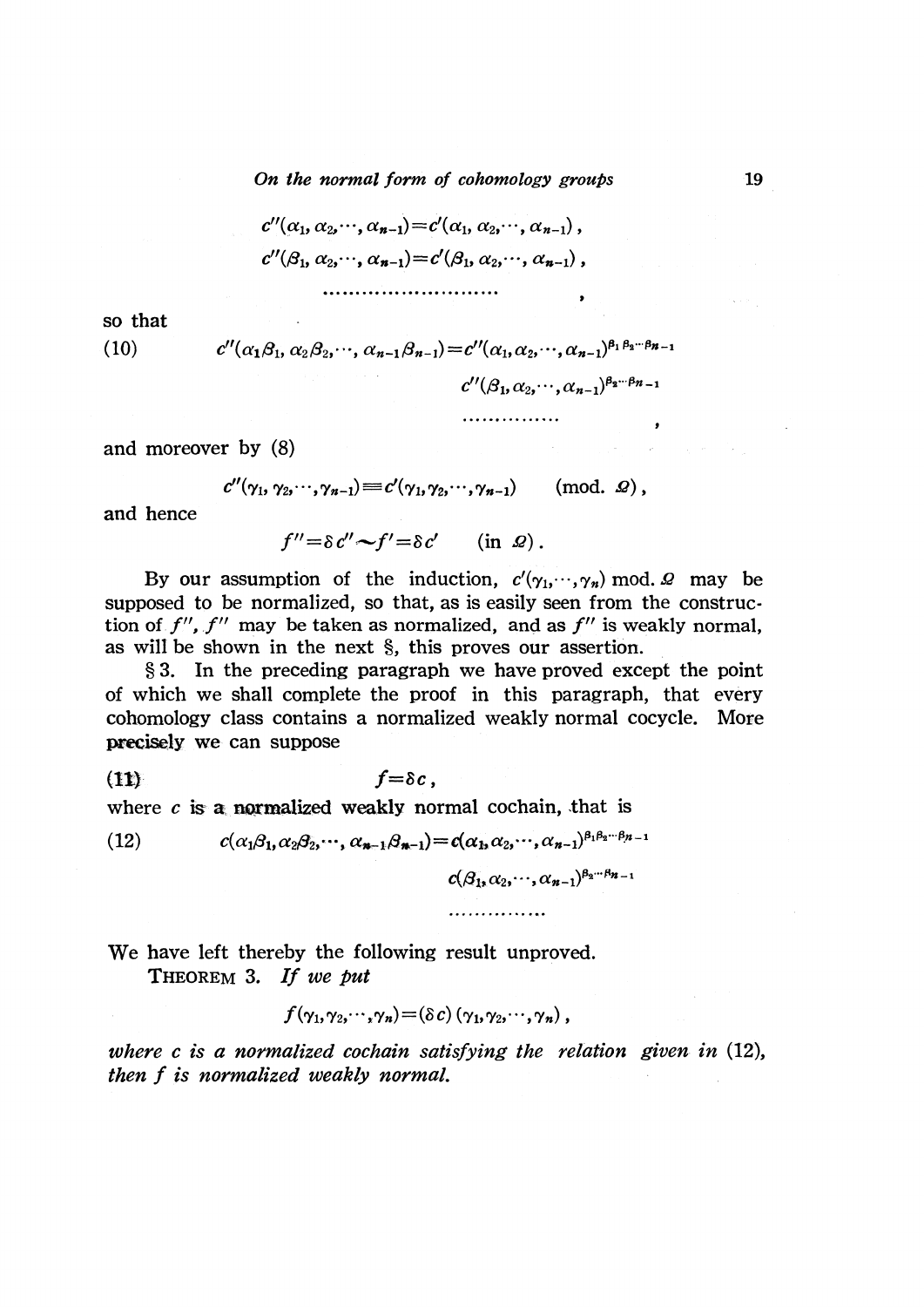PROOF. We prove this by induction on  $n$ .

We first prove that the following identity holds, when we regard  $\delta$  as a parameter, as was done in  $\S 1$ :

<span id="page-4-0"></span>(13) 
$$
c(\alpha_1\beta_1,\cdots,\alpha_{n-2}\beta_{n-2},\delta)=c^{\beta_1\cdots\beta_{n-2}}(\alpha_1,\alpha_2,\cdots,\alpha_{n-2},\delta)
$$

$$
c^{\beta_2\cdots\beta_{n-2}}(\beta_1,\alpha_2,\cdots,\alpha_{n-2},\delta)
$$

$$
\cdots
$$

$$
c(\beta_1,\cdots,\beta_{n-2},\delta).
$$

Indeed the  $left$ -hand side of  $(13)$  is

$$
c(\alpha_1, \alpha_2, \cdots, \alpha_{n-2}, \alpha)^{\beta_1 \beta_2 \cdots \beta_{n-2} \beta}
$$
  
\n
$$
c(\beta_1, \alpha_2, \cdots, \alpha_{n-2}, \alpha)^{\beta_2 \beta_3 \cdots \beta_{n-2} \beta}
$$
  
\n
$$
\cdots \cdots \cdots
$$
  
\n
$$
c(\beta_1, \beta_2, \cdots, \beta_{n-2}, \beta),
$$

where  $\alpha\beta=\delta$ , and the right-hand side of (13) is, by the definition of the symbolic power  $f^{\gamma}(\delta)=f(\gamma\delta)$ ,

$$
c(\alpha_1, \alpha_2, \cdots, \alpha_{n-2}, \beta_1 \cdots \beta_{n-2}\delta)
$$
  
\n
$$
c(\beta_1, \alpha_2, \cdots, \alpha_{n-2}, \beta_2 \cdots \beta_{n-2}\delta)
$$
  
\n
$$
\cdots \cdots \cdots
$$
  
\n
$$
c(\beta_1, \beta_2, \cdots, \beta_{n-2}, \delta)
$$
  
\n
$$
= c(\alpha_1, \alpha_2, \cdots, \alpha_{n-2}, \alpha)^{\beta_1 \cdots \beta_{n-2}\beta}
$$
  
\n
$$
c(\beta_1, \alpha_2, \cdots, \alpha_{n-2}, \alpha)^{\beta_2 \cdots \beta_{n-2}\beta}
$$
  
\n
$$
\cdots \cdots \cdots
$$
  
\n
$$
c(\beta_1, \beta_2, \cdots, \beta_{n-2}, \alpha)^{\beta}
$$
  
\n
$$
c(\beta_1, \beta_2, \cdots, \beta_{n-2}, \beta),
$$

which proves the required identity.

To prove our theorem, put  $\gamma_{i}=\alpha_{i}\beta_{i}$  and  $\delta=\alpha\beta$ , then by the definition  $f=\delta c$ , we have

$$
f(\gamma_1,\gamma_2,\cdots,\gamma_{n-1},\delta)=c(\gamma_2,\cdots,\gamma_{n-1},\delta)\;c(\gamma_1\gamma_2,\cdots,\gamma_{n-1},\delta)^{-1}\cdots
$$

 $\bullet$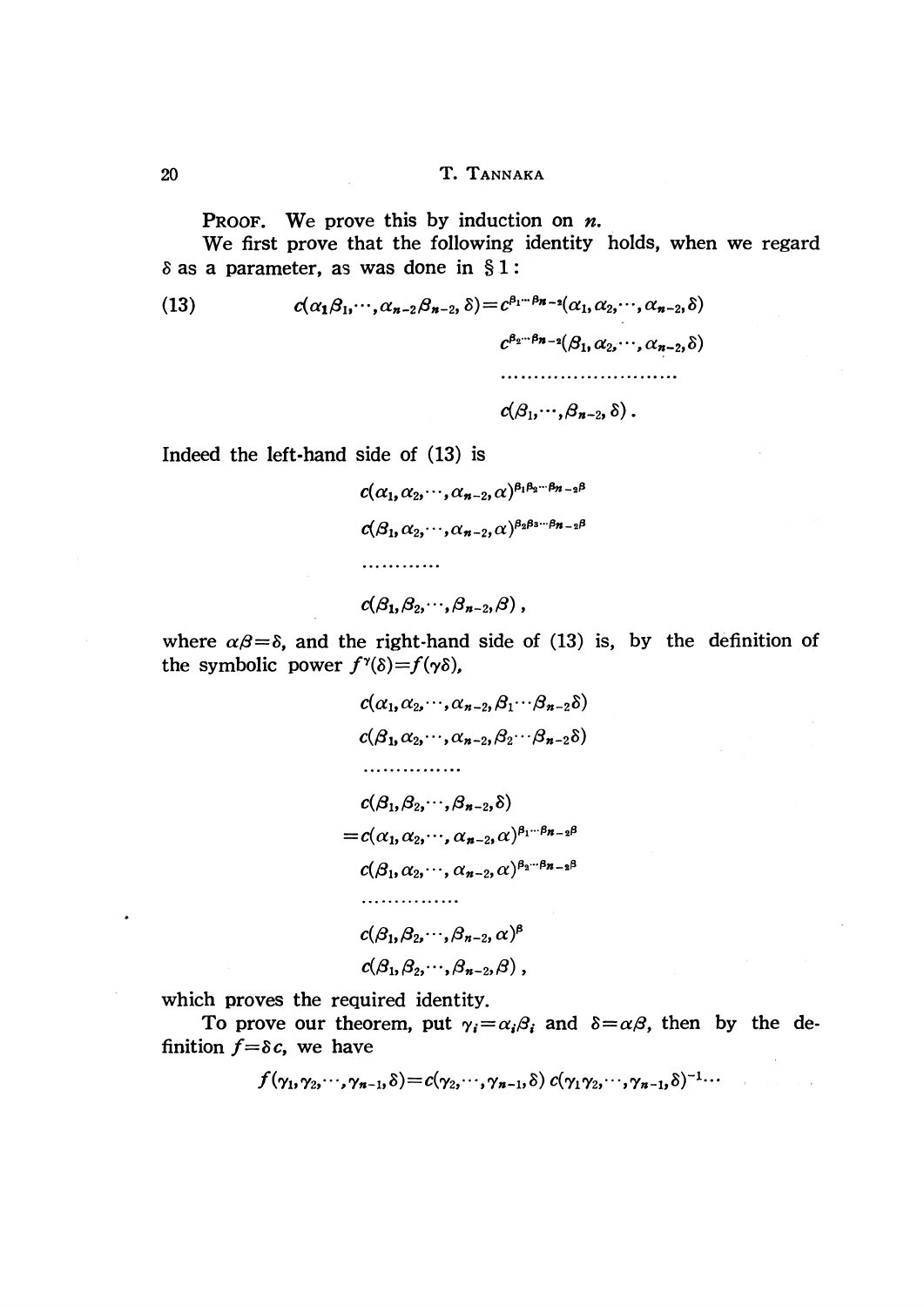$$
c(\gamma_1,\cdots,\gamma_{n-2},\gamma_{n-1}\delta)^{\pm 1} c(\gamma_1,\cdots,\gamma_{n-1})^{\mp \delta}
$$
  
=  $(\delta_{n-1}c)(\gamma_1,\cdots,\gamma_{n-1},\delta) c(\gamma_1,\cdots,\gamma_{n-1})^{\mp \delta}$ 

or  $\delta_{n-1}c = f \cdot c^{\pm\delta}$ . The formula [\(13\)](#page-4-0) proved above shows that the cochain c, constituted as a function with values in  $\mathcal{Q}^{*}$ , is weakly normal; hence by the assumption of induction, we have for  $f^{\prime}=\delta_{n-1}c$  (this is a function of  $\delta$ ),

$$
f'(\gamma_1, \dots, \gamma_{n-1}) = f'(\alpha_1, \alpha_2, \dots, \alpha_{n-1})^{\beta_1 \dots \beta_{n-1}}
$$
  
\n
$$
f'(\beta_1, \alpha_2, \dots, \alpha_{n-1})^{\beta_2 \dots \beta_{n-1}}
$$
  
\n
$$
= (f(\alpha_1, \alpha_2, \dots, \alpha_{n-1}) \cdot c(\alpha_1, \alpha_2, \dots, \alpha_{n-1})^{\alpha_2})^{\beta_1 \dots \beta_{n-1}}
$$
  
\n
$$
(f(\beta_1, \alpha_2, \dots, \alpha_{n-1}) \cdot c(\beta_1, \alpha_2, \dots, \alpha_{n-1})^{\alpha_2})^{\beta_2 \dots \beta_{n-1}}
$$
  
\n
$$
\dots
$$
  
\n
$$
(f(\beta_1, \beta_2, \dots, \beta_{n-1}) \cdot c(\beta_1, \beta_2, \dots, \beta_{n-1})^{\alpha_2})
$$
  
\n
$$
= f(\alpha_1, \alpha_2, \dots, \alpha_{n-1}, \beta_1 \dots \beta_{n-1} \delta)
$$
  
\n
$$
f(\beta_1, \alpha_2, \dots, \alpha_{n-1}, \beta_2 \dots \beta_{n-1} \delta)
$$
  
\n
$$
\dots
$$
  
\n
$$
f(\beta_1, \beta_2, \dots, \beta_{n-1}, \delta)
$$
  
\n
$$
c(\alpha_1, \beta_1, \dots, \alpha_{n-1}, \beta_{n-1})^{\alpha_2},
$$

so that we have the equality

٠ķ

 $\mathcal{L}^{\text{max}}$  , where  $\mathcal{L}^{\text{max}}$ 

 $\label{eq:2.1} \frac{1}{4\pi}\left(\frac{1}{2}\left(1-\frac{1}{2}\right)\right)\left(\frac{1}{2}\left(1-\frac{1}{2}\right)\right)\left(\frac{1}{2}\left(1-\frac{1}{2}\right)\right)\left(\frac{1}{2}\left(1-\frac{1}{2}\right)\right).$ 

and the state

$$
f(\gamma_1, \gamma_2, \cdots, \gamma_{n-1}, \delta)
$$
  
=  $f(\alpha_1, \alpha_2, \cdots, \alpha_{n-1}, \beta_1 \cdots \beta_{n-1} \delta)$   
 $f(\beta_1, \alpha_2, \cdots, \alpha_{n-1}, \beta_2 \cdots \beta_{n-1} \delta)$ 

$$
f(\beta_1,\beta_2,\cdots,\beta_{n-1},\delta)\,.
$$

Our final goal is to prove the equality of this expression and

 $f(\alpha_{1},\alpha_{2},\cdots,\alpha_{n-1},\alpha)^{\beta_{1}\cdots\beta_{n-1}\beta}$  $f(\beta_{1},\alpha_{2},\cdots,\alpha_{n-1},\alpha)^{\beta_{2}\cdots\beta_{n-1}\beta}$ 

 $\mathcal{L}_{\mathcal{A}}(\mathbf{x})$  , where  $\mathcal{L}_{\mathcal{A}}(\mathbf{x})$ 

 $\mathcal{L}$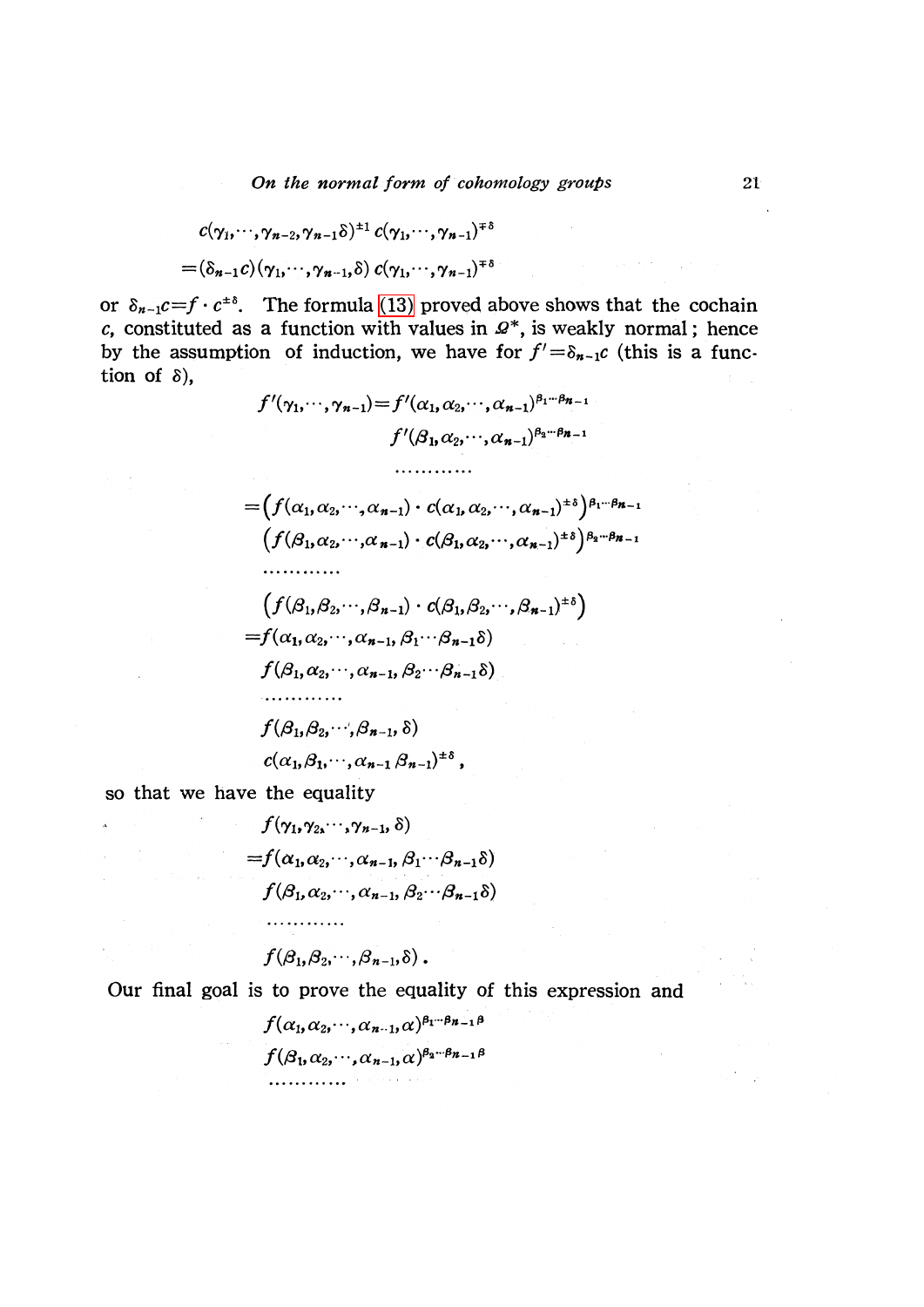$$
f(\beta_1,\beta_2,\cdots,\beta_{n-1},\beta).
$$

This will truely hold, if we can prove generally

$$
f(\beta_1, \cdots, \beta_{k-1}, \alpha_k, \cdots, \alpha_{n-1}, \alpha\beta)
$$
  
=  $f(\beta_1, \cdots, \beta_{k-1}, \alpha_k, \cdots, \alpha_{n-1}, \alpha)^{\beta}$   $(k < n),$   
 $f(\beta_1, \cdots, \beta_{n-1}, \alpha\beta)$   
=  $f(\beta_1, \cdots, \beta_{n-1}, \alpha)^{\beta}$   
 $f(\beta_1, \cdots, \beta_{n-1}, \beta),$ 

and

but this will follow immediately from the very definition of  $f$ , the first one for instance

$$
f(\beta_1, \dots, \beta_{k-1}, \alpha_k, \dots, \alpha_{n-1}, \alpha\beta)
$$
  
=  $c(\beta_2, \dots, \beta_{k-1}, \alpha_k, \dots, \alpha_{n-1}, \alpha\beta)$   
 $c(\beta_1\beta_2, \dots, \beta_{k-1}, \alpha_k, \dots, \alpha_{n-1}, \alpha\beta)^{-1}$   
........  
=  $c(\beta_2, \dots, \beta_{k-1}, \alpha_k, \dots, \alpha_{n-1}, \alpha)^{\beta}$   
 $c(\beta_1\beta_2, \dots, \beta_{k-1}, \alpha_k, \dots, \alpha_{n-1}, \alpha)^{-\beta}$   
........  
=  $f(\beta_1, \dots, \beta_{k-1}, \alpha_k, \dots, \alpha_{n-1}, \alpha)^{\beta}$ ,

and our theorem is now proved.

\S 4. The results of the preceding paragraphs can be generalized to the case of direct product  $G=A\times B\times C$  or groups with more than 3 direct factors, the proof of which is almost same as for the case  $G=A\times B$ . We have for instance

THEOREM 4. For the case of  $G=A\times B\times C$  the theorem 2 remains true, if we understand by weakly normal cochains, those which satisfy the relation

$$
f(\alpha_1\beta_1\gamma_1,\cdots,\alpha_n\beta_n\gamma_n)=f(\alpha_1,\alpha_2,\cdots,\alpha_n)^{(\beta_1\gamma_1)\cdots(\beta_n\gamma_n)}
$$

$$
f(\beta_1,\alpha_2,\cdots,\alpha_n)^{\gamma_1(\beta_2\gamma_2)\cdots(\beta_n\gamma_n)}
$$

$$
\cdots
$$

(14)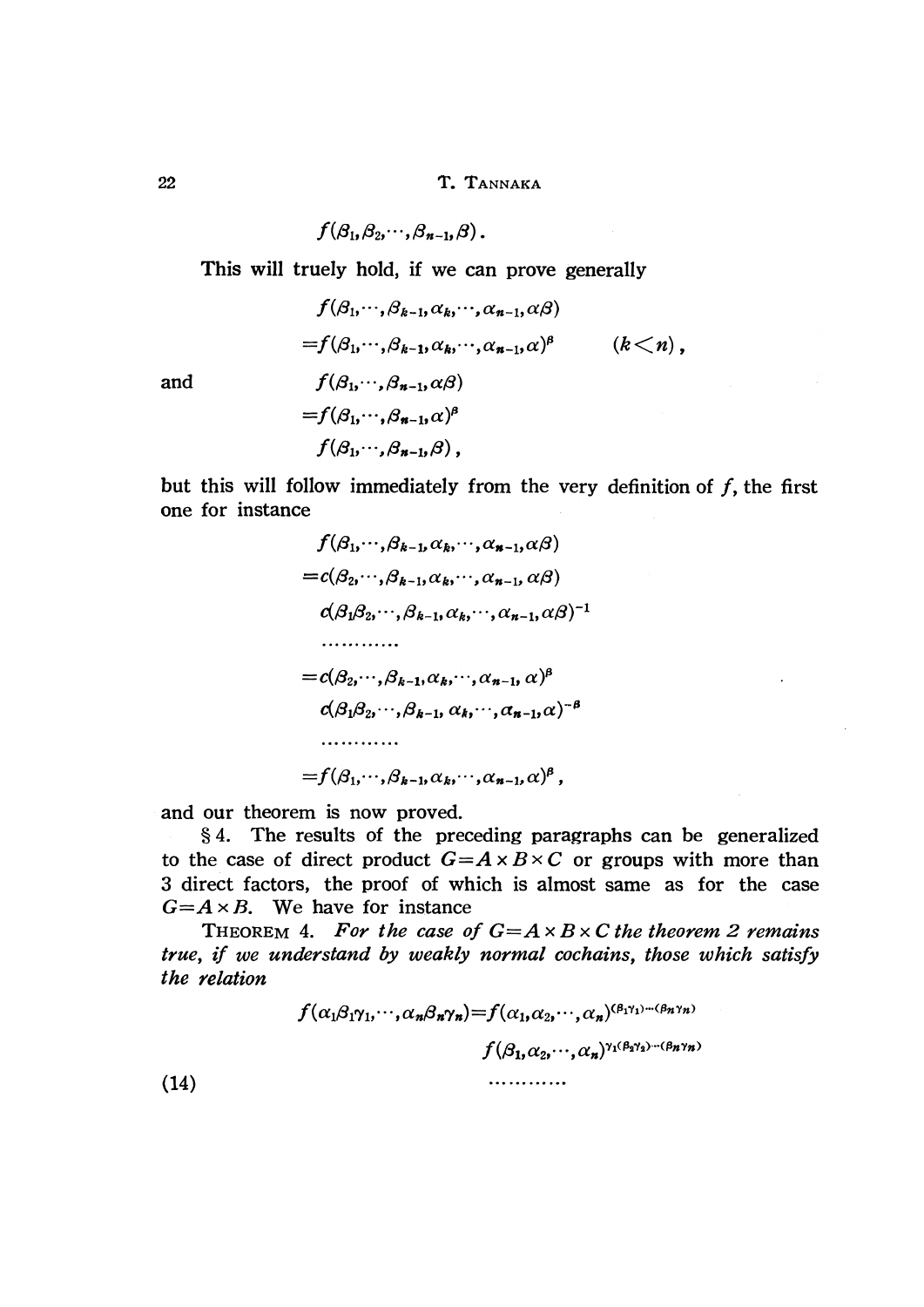$$
f(\gamma_1,\cdots,\beta_k,\cdots,\alpha_1,\cdots)^{\gamma_k\cdots(\beta_l\gamma_l)\cdots}
$$

# $f(\gamma_{1},\gamma_{2},\cdots,\gamma_{n})$

where  $\alpha, \beta, \gamma$  denote the elements of A, B and C respectively.

 $\S 5.$  Before going further we shall explain the concept of the " strict normality" for the case of 2.cocycles. This will be done most rapidly, if we utilize the extension group of  $\mathcal D$  by  $G$ . . This is the group which contains  $\Omega$  as normal subgroup and with representants  $u_{\sigma}(\sigma\!\in\! G)$ , which satisfy

$$
u_{\sigma}u_{\tau} = u_{\sigma\tau}f(\sigma,\tau),
$$
  

$$
u_{\sigma}^{-1}zu_{\sigma} = z^{\sigma} \qquad (z \in \Omega).
$$

If we choose another system of representants  $v_{\sigma}$ , defined by

$$
v_{\alpha\beta} = u_{\alpha} u_{\beta} \qquad (G = A \times B, \ \alpha \in A, \ \beta \in B)
$$

then we see easily that the factor set corresponding to  $v_{\sigma}$  is weakly normal. If we put further

$$
v_{\sigma_1}x_{1\cdots\sigma_r}x_r = u_{\sigma_1}x_{1\cdots\sigma_r}x_r
$$

where  $G=\{\sigma_{1}\}\times\cdots\times\{\sigma_{r}\}$  is the canonical decomposition of  $G$  into the cyclic groups of orders  $e_{1},\dots,e_{r}$ , and  $0\leq x_{i} < e_{i}$ , we obtain a more specialized normal cocycle, which we call "strictly normal". This result will be generalized in the next lines. One should notice that the abovementioned method, employing the group extension, is not applicable for the case of higher dimensions  $n \geq 3$ .

 $\S 6.$  From now on we assume that the cocycles in consideration are always normalized. We shall modify also for convenience, the definition of the "weak normality," i.e. a cocycle  $f$  will be called weakly normal in the sequel if we have

<span id="page-7-0"></span>(15)  $f(\alpha_{1}\beta_{1}\gamma_{1},\cdots,\alpha_{n}\beta_{n}\gamma_{n})=f(\alpha_{1},\alpha_{2},\cdots,\alpha_{n})$  $f(\alpha_{1},\alpha_{2},\cdots,\alpha_{n-1},\beta_{n})^{\alpha_{n}}$ 

$$
\dots
$$
  

$$
f(\alpha_1, \dots, \beta_k, \dots, \gamma_l \dots)^{\alpha_k \dots (\alpha_l \beta_l)}.
$$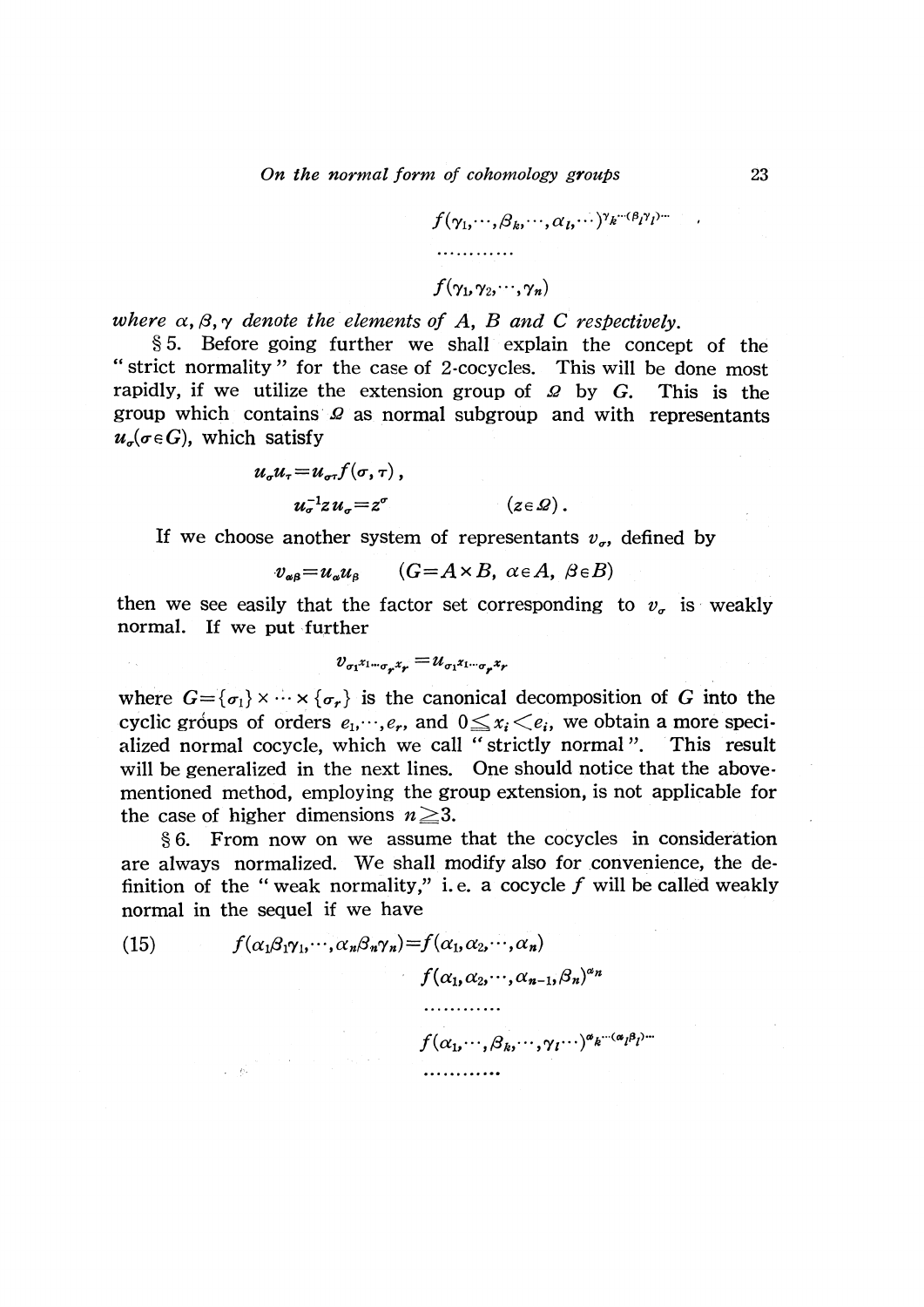instead of (14), which means only that the order  $\{\sigma_{1}\}, \{\sigma_{2}\},\cdots,\{\sigma_{r}\}$  is from now on to be inverted to the order  $\{\sigma_{r}\},\cdots, \{\sigma_{2}\}, \{\sigma_{1}\}.$ 

We use following abbreviations:

$$
[\sigma^x] = 1 + \sigma + \sigma^2 + \dots + \sigma^{x-1},
$$
  
\n
$$
N_i = 1 + \sigma_i + \sigma_i^2 + \dots + \sigma_i^{\rho_i - 1},
$$
  
\n
$$
A_i = 1 - \sigma_i
$$
  
\n
$$
[x]_i = \left[\frac{x}{e_i}\right]
$$
 ([ ]: Gauss' symbol),

and

 $[x_{1}, x_{2},\cdots,x_{r_{1}};y_{1},y_{2},\cdots,y_{r_{2}};\cdots]$ 

(16)

 $=$ [x<sub>1</sub>+x<sub>2</sub>]<sub>1</sub> [x<sub>3</sub> + x<sub>4</sub>]<sub>1</sub>.  $y_{1}+y_{2}$ ]<sub>2</sub> [y<sub>3</sub> + y<sub>4</sub>]<sub>2</sub>.  $y_{1}+r_{2}+\cdots=n$  ].

In the last notation we make the convention, if for instance  $r_{1}$  is odd number, the same symbol means

$$
=[x_1+x_2]_1[x_3+x_4]_1\cdots[\sigma_1^{x_{r_1}}][y_1+y_2]_2[\quad]_2\cdots
$$

An *n*-cochain f is said to have the standard form (or to be strictly normal), if it is weakly normal with respect to the decomposition  $G{=}\{\sigma_{1}\}\times\{\sigma_{2}\}\times\cdots$ , and moreover satisfies the conditions for  $0{\leq}x_{i}{<}e_{1},$  $0\leq y_{j}$ 

<span id="page-8-0"></span>(17) 
$$
f(\sigma_1^{x_1}, \sigma_1^{x_2}, \cdots; \sigma_2^{y_1}, \sigma_2^{y_2}, \cdots) = f(\sigma_1, N_1, \sigma_1, N_1, \cdots; \sigma_2, N_2, \sigma_2, \cdots)^{[x_1, x_2, \cdots; y_1, y_2, \cdots]}
$$

or by a simple example

$$
f(\sigma_1^{x_1}, \sigma_2^{x_3}, \sigma_1^{x_3}; \sigma_2^{y_1}, \sigma_2^{y_2}) = f(\sigma_1, N_1, \sigma_1; \sigma_2, N_2)^{[x_1, x_2, x_3; y_1, y_2]},
$$

with

$$
[x_1, x_2, x_3; y_1, y_2] = [x_1 + x_2] \cdot [\sigma_1^{x_3}] [y_1 + y_2]_2
$$
  
= 
$$
\left[ \frac{x_1 + x_2}{e_1} \right] (1 + \sigma_1 + ... + \sigma_1^{x_3-1}) \left[ \frac{y_1 + y_2}{e_2} \right].
$$

By  $f(\sigma_{1}, N_{1}, \sigma_{1}; \sigma_{2}, N_{2})$  we mean in obvious manner

$$
\prod_{i,j} f(\sigma_1,\sigma_1^i,\sigma_1;\sigma_2,\sigma_2^j) \qquad (0 \leq i \leq e_1, 0 \leq j \leq e_2).
$$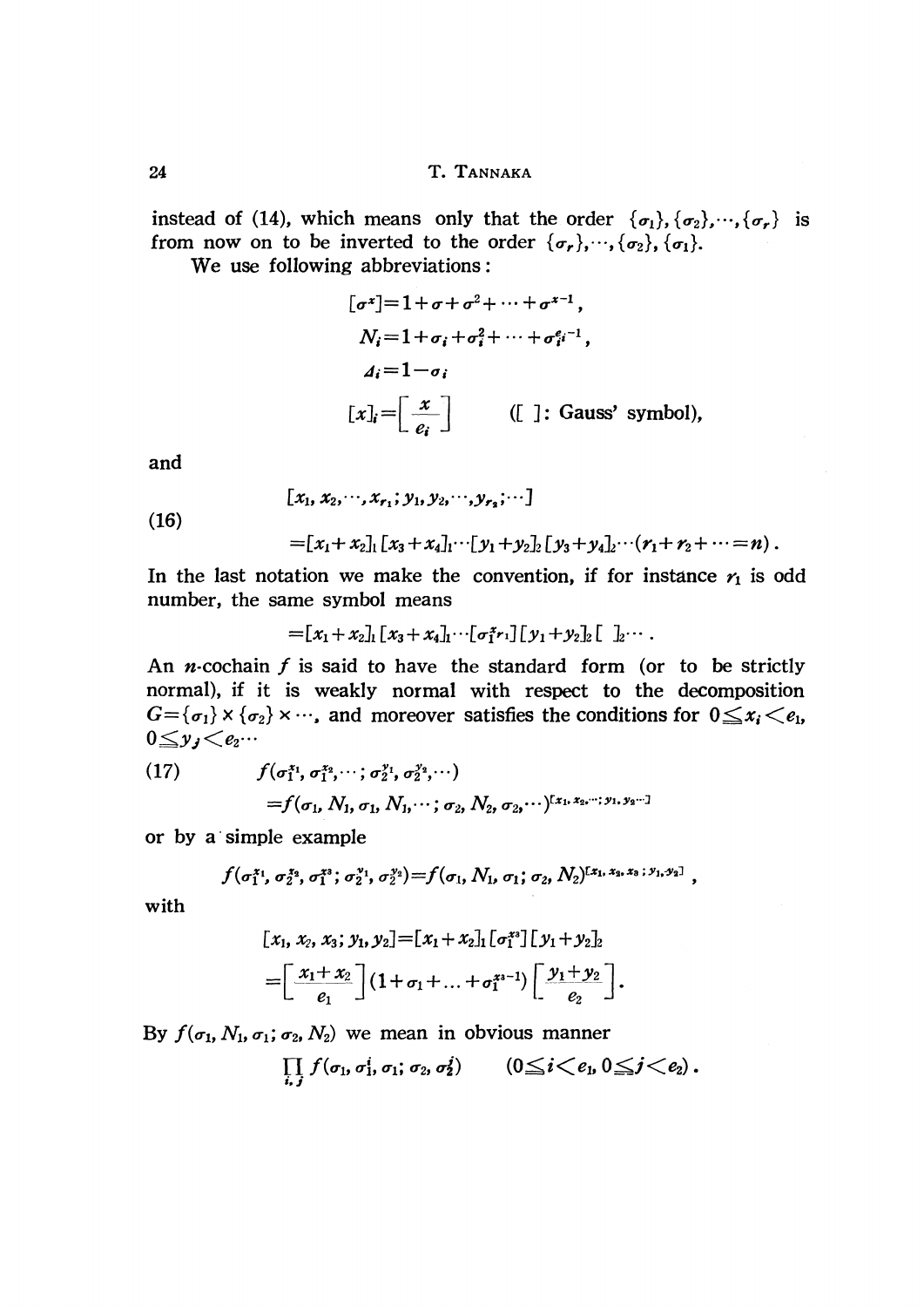Now we can state the followng theorem:

THEOREM 5. Every cohomology class contains a cocycle with standard form.

This is precisely the result announced in the preceding paragraph. We now proceed to the proof, by mathematical induction on  $n$ , and assume the theorem for smaller dimension than  $n$ .

As in the proof of the weak normality, we may agree to set

$$
f(\gamma_1, \gamma_2, \cdots, \gamma_n) = (\delta \ c) (\gamma_1, \cdots, \gamma_n),
$$
  

$$
c \equiv c' \cdot \delta \bar{c} \pmod{0},
$$

where  $c^{\prime}$  is strictly normal with respect to the coefficient group  $\mathcal{Q}^{*}/\mathcal{Q}.$ If we put

 $c=c^\prime\cdot\delta\bar{c}\cdot b \ \ \left(b\colon\thinspace(n-1)\text{-cochain with values in }\mathcal{Q}\right),$ 

then we have

$$
f = \delta c' \cdot \delta b \sim \delta c' \qquad (\text{in } \mathcal{Q}).
$$

Starting from the values  $c^{\prime\prime}(\sigma_{1}, N_{1}, \sigma_{1}, \cdots; \sigma_{2}, N_{2}, \sigma_{2}, \cdots)=c^{\prime}(\sigma_{1}, N_{1}, \sigma_{1}, \cdots;$  $\sigma_{2}$ ,  $N_{2}$ ,  $\sigma_{2}$ ,  $\cdots$ ) and similar formulas as in [\(17\)](#page-8-0) and [\(15\)](#page-7-0) we define an  $(n-1)$ -cochain  $c^{\prime\prime}$ . Then  $c^{\prime\prime}$  is strictly normal, and  $c^{\prime\prime}\sim c^{\prime}$  (mod.  $\Omega$ ), so that

$$
f \sim \delta c'' \qquad (\text{in } \mathcal{Q}).
$$

So it remains only to prove the

THEOREM  $6.$  If  $c$  is strictly normal, so is also its coboundary  $f{=}\delta c$ .

 $f(\sigma_{1}^{x_{1}},\cdots, \sigma_{1}^{x_{r1}}; \sigma_{2}^{y_{1}},\cdots, \sigma_{2}^{y_{r_{2}}},\cdots)$ 

PROOF. The relation which we must prove is

(17)

$$
= \hspace{-1.5mm}f(\sigma_1, N_1\hspace{-1.5mm};\cdots; \sigma_2, N_2\hspace{-1.5mm},\cdots)^{\mathbb{I}_{\mathfrak{X}_{1},\cdots, \mathfrak{X}_{\boldsymbol{r}_1}; \; \mathfrak{Y}_{1},\cdots, \mathfrak{Y}_{\boldsymbol{r}_2};\cdots]}
$$

Both sides of this can be represented in terms of  $c$ , and then, by its strict normality, by its "elementary" values  $\,c(\sigma_{1},N_{1},\cdots;\sigma_{2},N_{2},\cdots).$ We then compare all the elementary values in both sides. The left. hand side is equal to

$$
c(\sigma_1^{x_2}, \cdots, \sigma_1^{x_{r_1}}; \cdots) c(\sigma_1^{x_1+x_2}, \sigma_1^{x_3}, \cdots, \sigma_1^{x_{r_1}}; \cdots)^{-1} \cdots
$$
  

$$
\cdots c(\sigma_1^{x_1}, \cdots, \sigma_1^{x_{r_1}} \sigma_2^{y_1}, \cdots)^{\pm 1} c(\sigma_1^{x_1}, \cdots, \sigma_1^{x_{r_1}}, \sigma_2^{y_1+y_2}, \cdots)^{\pm 1} \cdots
$$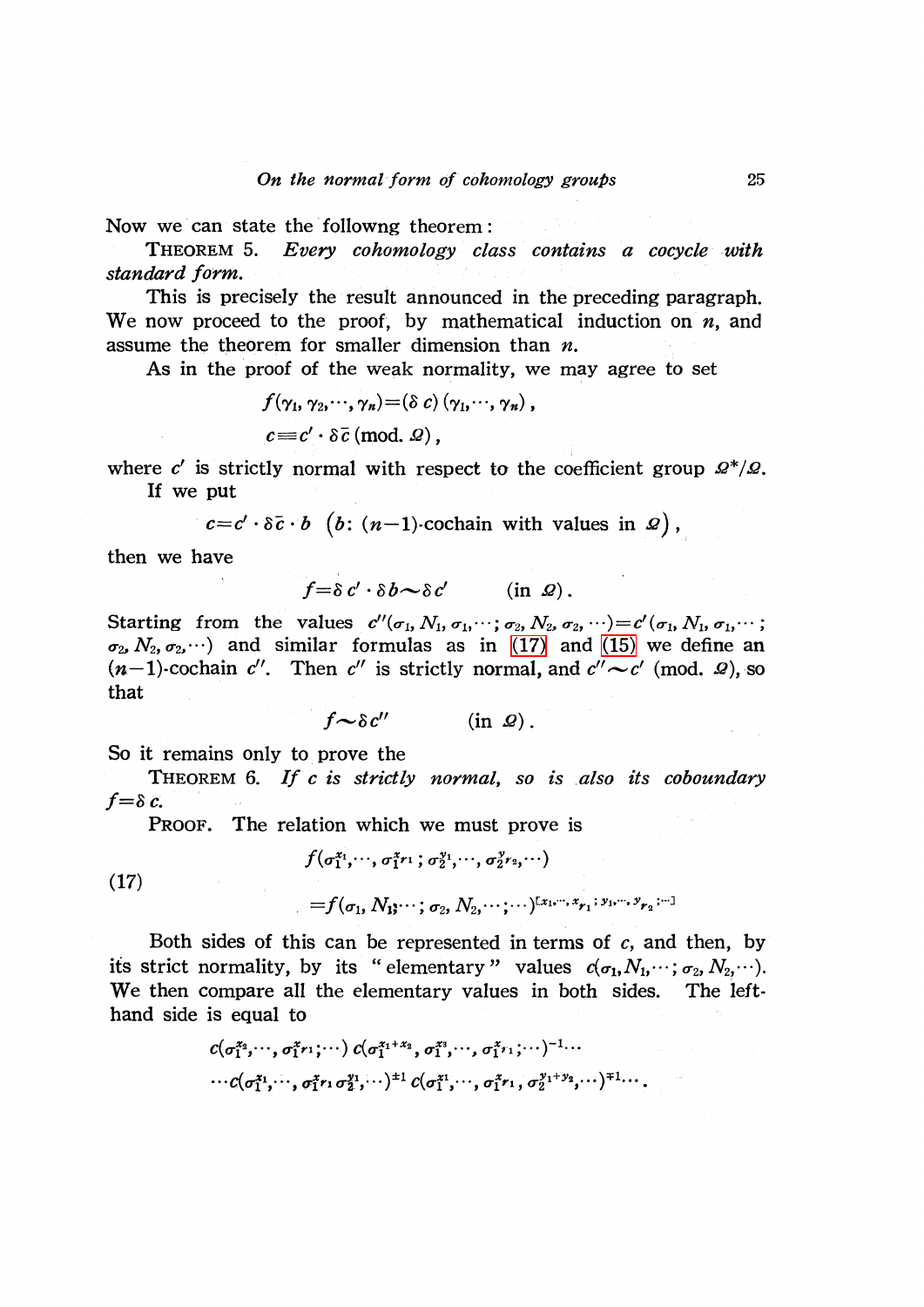In the following lines we restrict our consideration to the cases  $f(\sigma_{1}^{a}, \sigma_{1}^{b}; \sigma_{2}^{c})$  and  $f(\sigma_{1}^{a}, \sigma_{1}^{b}, \sigma_{1}^{c}; \sigma_{2}^{d})$ , for we can see easily that these cover essentially the general case, as will be seen by the representation (16).

To make the printing easier we shall also use the additive manner of writing for the group  $\mathcal{Q}^{*}$ , so we have

$$
f(\sigma_1^a, \sigma_1^b; \sigma_2^c) = c(\sigma_1^b, \sigma_2^c) - c(\sigma_1^{a+b}, \sigma_2^c) + c(\sigma_1^a, \sigma_1^b \sigma_2^c) - \sigma_2^c c(\sigma_1^a, \sigma_1^b)
$$
  
\n
$$
= [b; c] c(\sigma_1, \sigma_2) - [(a+b)_1; c] c(\sigma_1, \sigma_2)
$$
  
\n
$$
+ \{c(\sigma_1^a, \sigma_1^b) + \sigma_1^b c(\sigma_1^a, \sigma_2^c)\} - \sigma_2^c c(\sigma_1^a, \sigma_1^b)
$$
  
\n
$$
= \{ [b; c] - [(a+b)_1; c] + \sigma_1^b [a; c] \} c(\sigma_1, \sigma_2)
$$
  
\n
$$
+ \{ [a, b] - [a, b] \sigma_2^c \} c(\sigma_1, N_1),
$$

where  $(a+b)_{1}$  means the least non-negative residue of  $a+b$  mod.  $e_{1}$ . In a similar way we have

$$
[a, b; c] f(\sigma_1, N_1; \sigma_2) = [a, b; c] \{c(N_1, \sigma_2) - c(\sigma_1 N_1, \sigma_2) + c(\sigma_1, N_1 \sigma_2) -\sigma_2 c(\sigma_1, N_1)\}
$$
  

$$
= [a, b; c] \{N_1 c(\sigma_1, \sigma_2) + c(\sigma_1, N_1) - c(\sigma_1, N_1)\},
$$

so that it remains only to prove

$$
[b;c]-[(a+b)_1;c]+\sigma_1^b[a;c]=[a,b;c]N_1
$$

and

$$
\textcolor{gray}{\big[ a,b \big]} \, (1\!-\!\sigma_2^c) \! = \! \big[ a,b \, ; \, c \big] \! \times \! (1\!-\!\sigma_2) \, .
$$

Both of these identities are proved by a simple formal computation. For the case of  $f(\sigma_{1}^{a}, \sigma_{1}^{b}, \sigma_{1}^{c};\sigma_{2}^{d})$ , we have first

$$
f(\sigma_1^a, \sigma_1^b, \sigma_1^c; \sigma_2^d) = c(\sigma_1^b, \sigma_1^c; \sigma_2^d) - c(\sigma_1^{a+b}, c_1^c, \sigma_2^d)
$$
  
+  $c(\sigma_1^a, \sigma_1^{h+c}, \sigma_2^d) - c(\sigma_1^a, \sigma_1^b, \sigma_1^c \sigma_2^d) + \sigma_2^d c(\sigma_1^a, \sigma_1^b, \sigma_1^c)$   
= {[*b, c; d*]–[ $(a+b)_1, c; d$ ] + [ $a, (b+c)_1; d$ ]}  
- [*a, b; d*] $\sigma_1^c$ } $c(\sigma_1, N_1, \sigma_2) + (\sigma_2^d - 1)$  [ $a, b, c$ ]  $c(\sigma_1, N_1, \sigma_1)$ ,

and on the other hand

$$
[a, b, c; d] f(\sigma_1, N_1, \sigma_1; \sigma_2) = [a, b, c; d] \{c(N_1, \sigma_1, \sigma_2) - c(\sigma_1 N_1, \sigma_1, \sigma_2) + c(\sigma_1, N_1 \sigma_1, \sigma_2) - c(\sigma_1, N_1, \sigma_1 \sigma_2) + \sigma_2 c(\sigma_1, N_1, \sigma_1)\}
$$
  
=  $[a, b, c; d] A_1 c(\sigma_1, N_1, \sigma_2) - [a, b, c; d] A_2 c(\sigma_1, N_1, \sigma_1)$ ,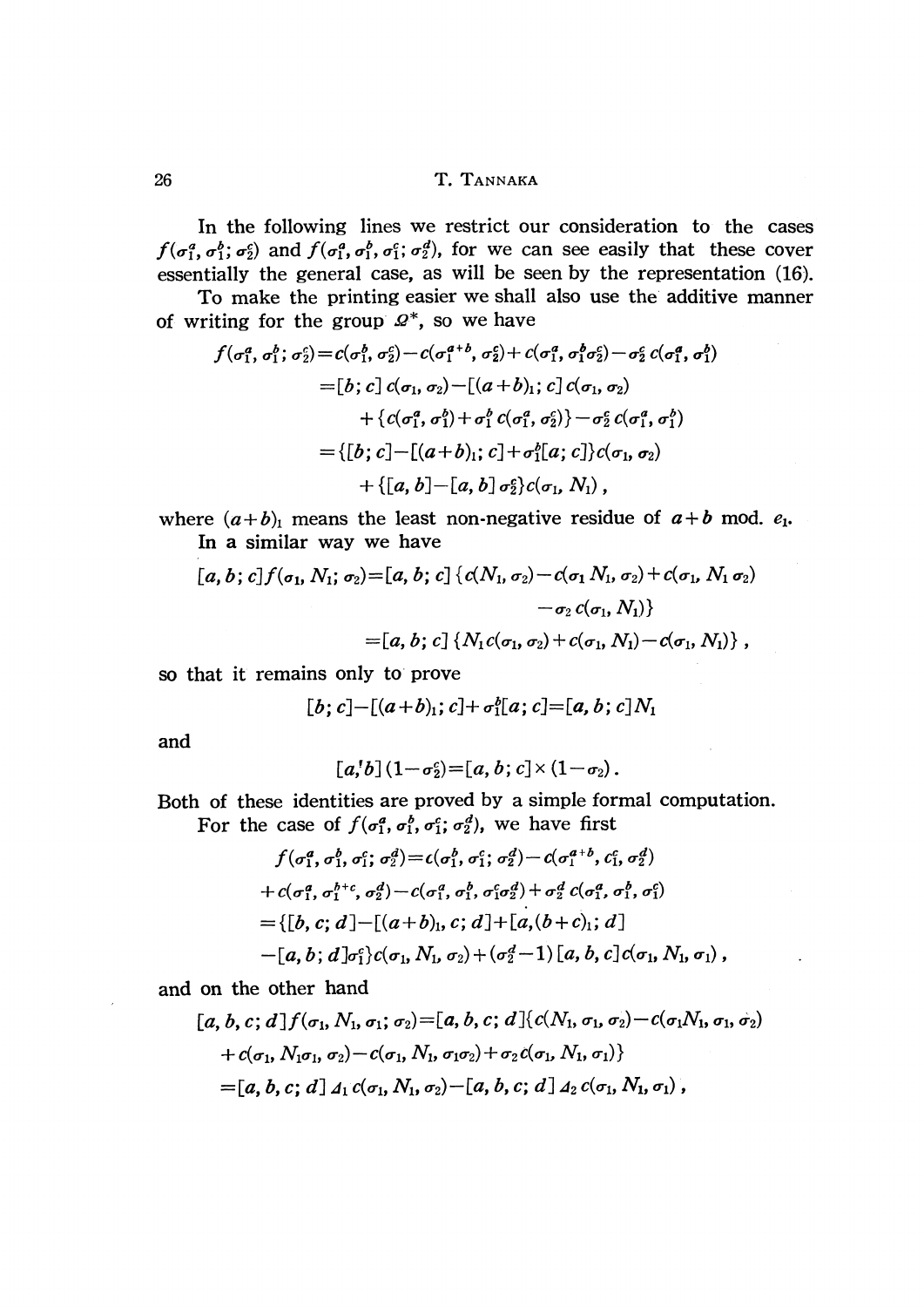and the equality in question will be proved by means of the simple identity

$$
[b, c] - [(a+b)_1, c] + [a, (b+c)_1] - [a, b] = 0
$$

or

$$
\left[\frac{b+c}{e_1}\right] - \left[\frac{(a+b)_1+c}{e_1}\right] + \left[\frac{a+(b+c)_1}{e_1}\right] - \left[\frac{a+b}{e_1}\right] = 0
$$
  
(0 \le a, b, c < e\_1).

The last identity is proved without difficulty, if we distinguish all possible cases  $b+c\leq e_{1}$  or  $b+c>e_{1}$  and so on, accordingly also the proof of our theorem is completed.

\S 7. In the preceding paragraphs we have proved the existence of strictly normal cocycles in each cohomology class. From this fact there arises naturally the question how we can characterize the "elementary" values  $f(\sigma_{1}, N_{1}, \sigma_{1},\cdots\sigma_{2}, N_{2}, \sigma_{2},\cdots)$  of a strictly normal cocycle  $f$ , or how we can deduce the properties of cocycles from that elementary values. We consider now this problems.

THEOREM 7. If  $f$  is a strictly normal cocycle, then for every set of natural numbers  $i_{1} \lt i_{2} \lt \cdots \lt i_{k}$  and  $r_{1}, r_{2}, \cdots, r_{k}$  with  $r_{1}+r_{2}+\cdots+r_{k}$  $=n+1$  we have

<span id="page-11-0"></span>(18) 
$$
(-1)^{r_1} \epsilon(i_1, r_1) f(\underbrace{\sigma_{i_1}, N_{i_1}, \cdots}_{r_1-1}; \underbrace{\sigma_{i_2}, N_{i_2}, \cdots}_{r_2}; \cdots) + (-1)^{r_1+r_2} \epsilon(i_1, r_2) f(\underbrace{\sigma_{i_1}, N_{i_1}, \cdots}_{r_1}; \underbrace{\sigma_{i_2}, N_{i_2}, \cdots}_{r_2-1}; \cdots) + (-1)^{r_1+r_2-r_k} \epsilon(i_k, r_k) f(\underbrace{\sigma_{i_1}, N_{i_1}, \cdots}_{r_1}; \underbrace{\cdots}_{r_2}; \underbrace{\vdots}_{r_k-1}) = 0.
$$

Thereby we have set,

$$
\epsilon(i,\,r) = \begin{cases} N_i \text{ (for } r \text{ even)} \\ -A_i \text{ (for } r \text{ odd)}. \end{cases}
$$

PROOF. We confine ourselves to give the proof by a special example :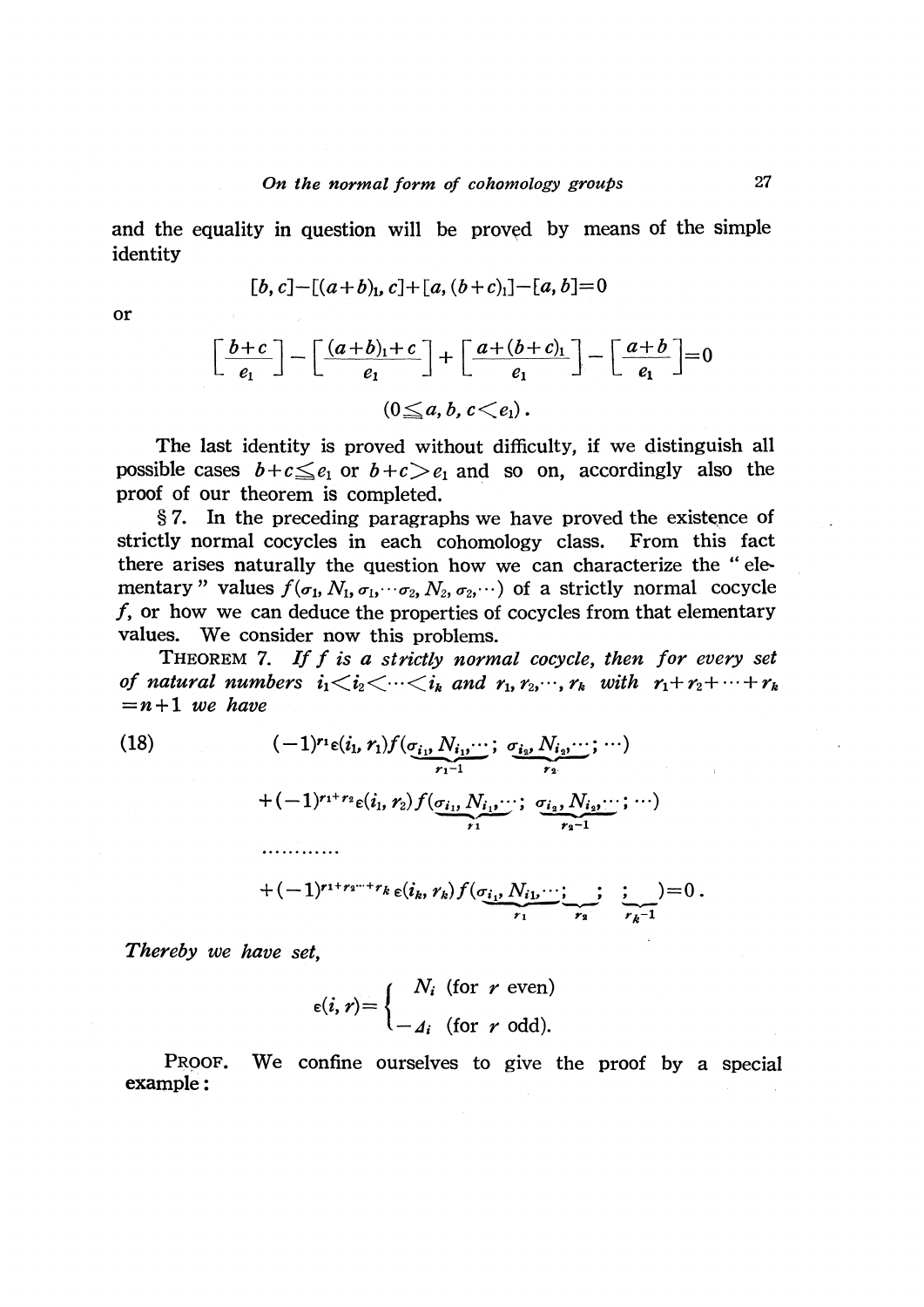$$
0 = (\delta f) (\sigma_1, N_1, \sigma_1, \sigma_2, N_2)
$$
  
\n
$$
= (\delta f) (\sigma_1 - 1, N_1, \sigma_1 - 1, \sigma_2 - 1, N_2)
$$
  
\n
$$
= (\delta f) (A'_1, N_1, A'_1, A'_2, N_2)
$$
 ( $A'_i = \sigma_i - 1$ )  
\n
$$
= (1 - 1) f(N_1, A'_1, A'_2, N_2) - f(A'_1, N_1, A'_1, A'_2, N_2)
$$
  
\n
$$
+ f(A'_1, N_1 A'_1, A'_2, N_2) - f(A'_1, N_1, A'_1 A'_2, N_2)
$$
  
\n
$$
+ f(A'_1, N_1, A'_1, A'_2 N_2) - N_2 f(A'_1, N_1, A'_1, A'_2)
$$
  
\n
$$
= -f(A'_1, N_1, A'_1 A'_2, N_2) - N_2 f(A'_1, N_1, A'_1, A'_2)
$$
  
\n
$$
= -A'_1 f(A'_1, N_1, A'_2, N_2) - N_2 f(A'_1, N_1, A'_1, A'_2)
$$
  
\n
$$
= -A'_1 f(\sigma_1, N_1, \sigma_2, N_2) - N_2 f(\sigma_1, N_1, \sigma_1, \sigma_2),
$$
 q. e. d.

The factor  $(1-1)$  in the first term means, the second factor occurs once with positive sign and once with negative sign:

$$
(\delta f) (A'_1, N_1, \cdots) = (\delta f) (\sigma_1, N_1, \cdots) - (\delta f) (1, N_1, \cdots)
$$
  
= { $f(N_1, A'_1, \cdots) - \cdots$ }  
- { $f(N_1, A'_1, \cdots) - \cdots$  }.

It will be often convenient, to use the abbreviations, such as  $f(\sigma_{1}, N_{1}, \sigma_{1}, \sigma_{2}, N_{2}) = f(1,1,1,2,2), \;\; \text{ for which then holds the following}$ theorem, which is the converse to theorem 7.

THEOREM 8. If a system  $f(i_{1}, i_{1},\dots, i_{2}, i_{2}\dots)(i_{1} \langle i_{2} \langle \dots \rangle)$  of elements in  $\Omega$  satisfies the same condition (18) as in the theorem 7, then these elements induce a strictly normal cocycle.

PROOF. We can associate to  $f(i_{1}, i_{1},\cdots i_{2}, i_{2},\cdots)$  a strictly normal cocycle by the formulas similar to (17) and (15). Then as we have proved earlier,  $\delta f$  is also strictly normal, so that if the elementary values of  $\delta f$  vanish (and this condition is nothing other than (17) itself) then also  $\delta f$  vanishes identically.  $q.e.d.$ 

§ 8. If  $n=2$ , all possible  $r_{1}, r_{2},\cdots, r_{k}$  with  $r_{1}+r_{2}+\cdots+r_{k}=n+1=3$ are

3; 1, 2; 2, <sup>1</sup> and 1, 1, 1

so that [\(18\)](#page-11-0) reduces to

 $\Delta \phi$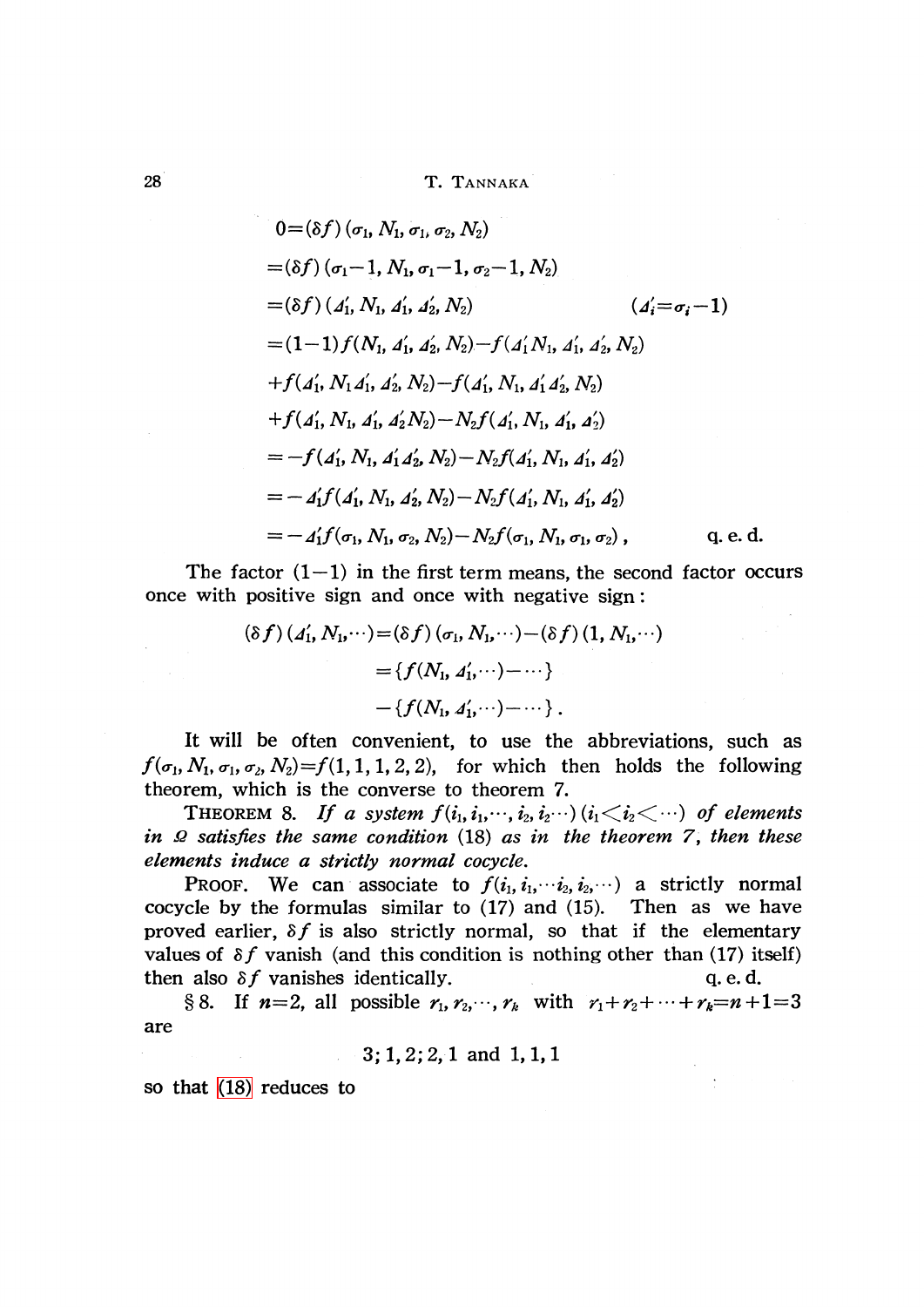On the normal form of cohomology groups 29

(19)  

$$
\begin{cases}\n4_i f(i, i) = 0, \\
4_i f(j, j) - N_j f(i, j) = 0, \\
N_i f(i, j) + 4_j f(i, i) = 0, \\
4_i f(j, k) - 4_j f(i, j) + 4_k f(i, j) = 0, \quad (i < j < k).\n\end{cases}
$$

These are precisely those formulas to be found in Schreier's extension theory.

Similar formulas for  $n=3$  are

$$
\begin{cases}\nN_i f(i, i, i) = 0 \\
A_i f(j, j, j) - A_j f(i, j, j) = 0 \\
N_i f(i, j, j) + N_j f(i, i, j) = 0 \\
A_i f(i, i, j) - A_j f(i, i, i) = 0 \\
A_i f(j, k, k) - A_j f(i, k, k) + N_k f(i, j, k) = 0 \\
A_i f(j, j, k) - N_j f(i, j, k) - A_k f(i, j, j) = 0 \\
N_i f(i, j, k) + A_j f(i, i, k) - A_k f(i, i, j) = 0 \\
A_i f(j, k, l) - A_j f(i, k, l) + A_k f(i, j, l) - A_l f(i, j, k) = 0 \\
(i < j < k < l).\n\end{cases}
$$

\S 9. We now prove two theorems, which are easily deduced from our preceding investigations.

THEOREM 9. If  $K/k$  is an abelian field with the Galois group  $G{=}\{\sigma_{1}\}\times\{\sigma_{2}\},$  then every element of  $K$  with relative norm 1 can be represented in the form  $f(\sigma_{1}, \sigma_{2})/f(\sigma_{2}, \sigma_{1})$  with a suitable cocycle f.

PROOF. By the relations (19) of Schreier we have

(21)  $\{A_{1}f(2,2)-N_{2}f(1,2)=0\}$ ,  $(i=1,2)$ 

the last relation in (19) being meaningless under our assumption.

Let now  $A$  be an element of  $K$  with norm 1. Then the norm  $N_{1}(A)$  can be represented in the form, additively written,  $-\Lambda_{2}B_{1}$  with  $\Delta_{1}B=0$  by Hilbert's norm theorem, and by the same reason we have a representation of the form

$$
N_2(A)=A_1B_2 \qquad \text{with} \qquad A_2B_2=0.
$$

 $(20)$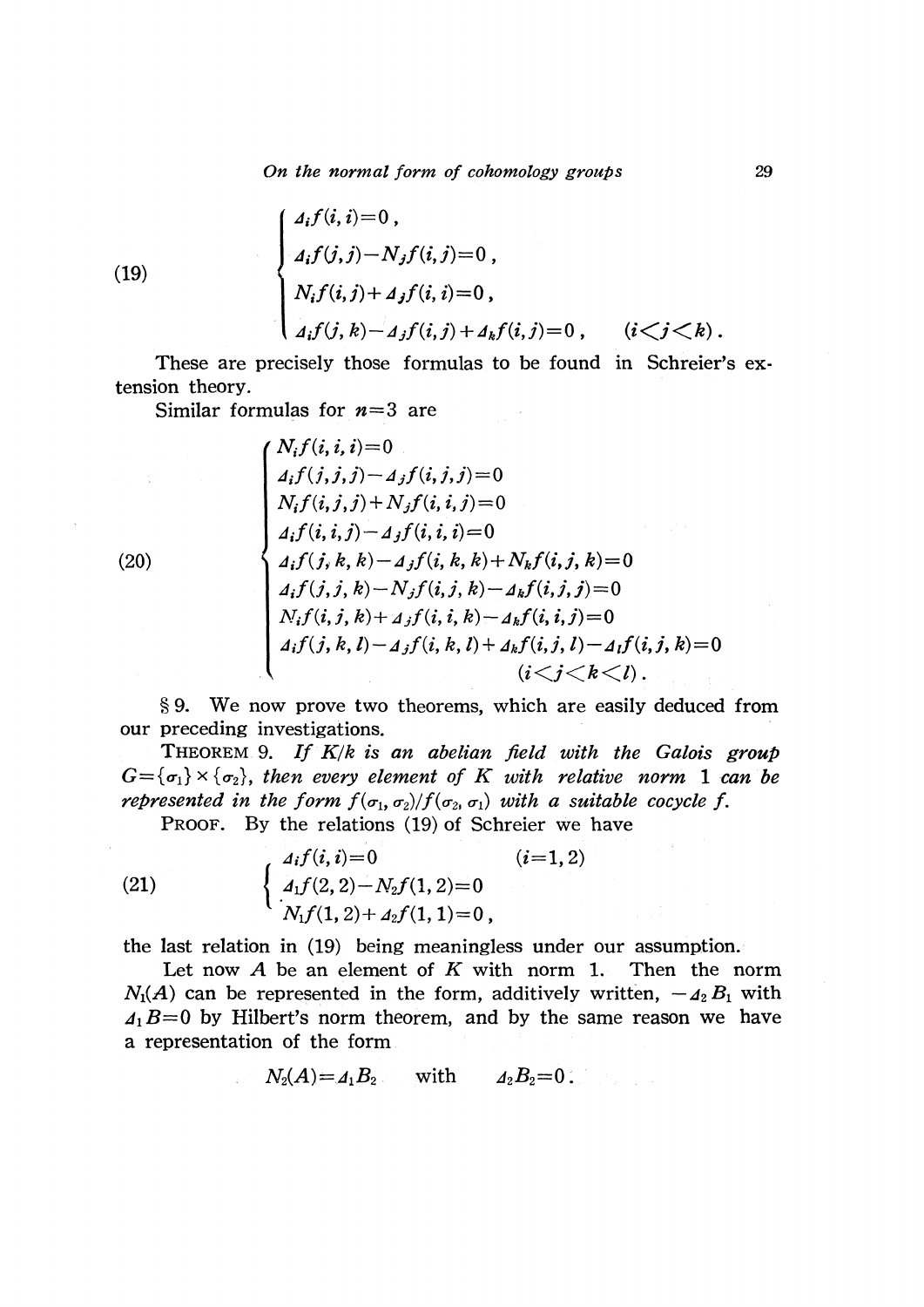If we put

 $B_{1}=f(1,1), \qquad B_{2}=f(2,2), \qquad A=f(1,2)$ 

we have our theorem for

$$
A = f(1,2) - f(2,1) \qquad \qquad (f(2,1)=0).
$$

THEOREM 10. Under the same assumption as in the preceding theorem, we have the isomorphism

$$
H_3(K^*,G)\!\!\cong\! N_1(K_1^*)\!\cap\! N_2(K_2^*)\!/N(K^*)\,.
$$

Thereby  $K_{i}$  (i=1, 2) denote the fields corresponding to the subgroups  $\{\sigma_{i}\}$  of G, and  $K^{*}$ ,  $K_{1}^{*}$  and  $K_{2}^{*}$  mean multiplicative groups of non-zero elements in  $K, K_{1}$  and  $K_{2}$  respectively.

PROOF. The formulas (20) reduce to

(22) 
$$
\begin{cases}\nN_i f(i, i, i) = 0 & (i = 1, 2) \\
A_1 f(1, 1, 1) - A_2 f(1, 2, 2) = 0 \\
N_1 f(1, 2, 2) + N_2 f(1, 1, 2) = 0 \\
A_1 f(1, 1, 2) - A_2 f(1, 1, 1) = 0.\n\end{cases}
$$

By virtue of Hilbert's norm theorem we have

(23) 
$$
f(i, i, i) = A_i g_i \qquad (i = 1, 2).
$$

If we put  $g(i, i)=g_{i}$  and  $g(1, 2)=0$  and construct the coboundary of the strictly normal cochain generated by these values, we have

$$
(\delta g) (\sigma_1, N_1, \sigma_1) = A_1 g(1, 1)
$$
  
\n
$$
(\delta g) (\sigma_1, N_1, \sigma_2) = A_2 g(1, 1) + N_1 g(1, 2) = A_2 g(1, 1)
$$
  
\n
$$
(\delta g) (\sigma_1, \sigma_2, N_2) = A_1 g(2, 2) - N_2 g(1, 2) = A_1 g(2, 2)
$$
  
\n
$$
(\delta g) (\sigma_2, N_2, \sigma_2) = A_2 g(2, 2),
$$

so that  $f^{\prime}=\hat{f}-\delta g$  satisfies the conditions

$$
f'(i, i, i) = 0 \qquad (i = 1, 2),
$$
  
\n
$$
A_2 f'(1, 2, 2) = 0 \qquad (i. e. f'(1, 2, 2) \in K_2),
$$
  
\n
$$
N_1 f'(1, 2, 2) + N_2 f'(1, 1, 2) = 0,
$$
  
\n
$$
A_1 f'(1, 1, 2) = 0 \qquad (i. e. f'(1, 1, 2) \in K_1),
$$